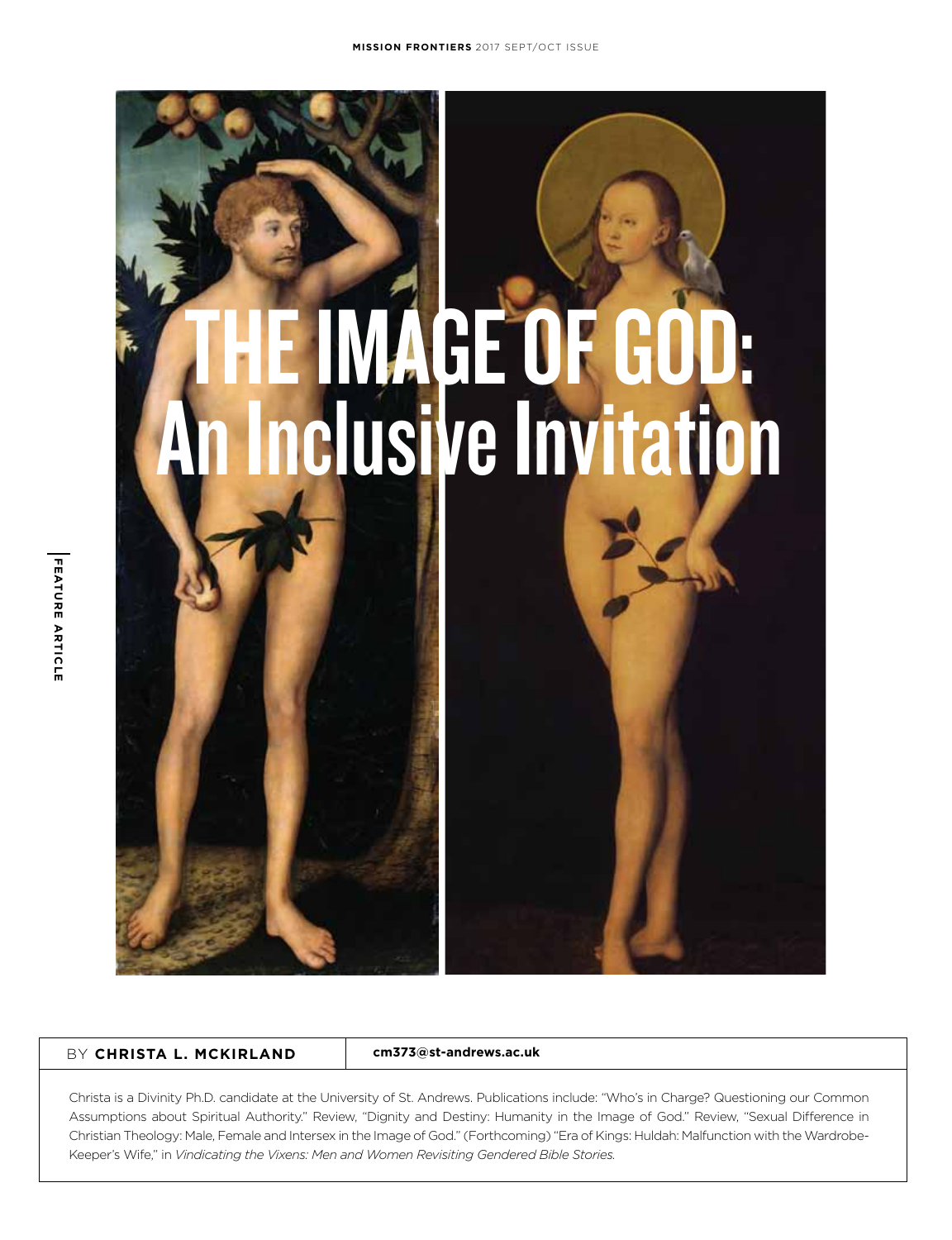## Problematically, Christian thinking has been more influenced by the cultural dogmas of the day than the divinely revealed truths about the value of both women and men.

**GENDERCIDE IS BASED** on the ideology that female life is less valuable than male life—that women are somehow less human than men. However, this way of thinking should be foreign to the Christian paradigm due to the concept of the image of God. Problematically, Christian thinking has been more influenced by the cultural dogmas of the day than the divinely revealed truths about the value of both women and men. Such influence can be traced via the question: What does it mean to be human?

Those who answered this question privileged with whatever attribute or embodiment they personally possessed and since these thinkers were male—being male became the criterion for humanness, and consequently, value. Aristotle played an especially significant role in propagating a male-centric value system by ascribing male natures with superior powers, particularly of reason, over female natures. For him, a woman was a "mutilated male" requiring her subservience to men.1 This dominant paradigm, that women have different natures, and thus, lower value, influenced Christian theologians such as Tertullian, Ambrosiaster, Chrysostom, Augustine, and Aquinas—thereby passing on an ideological inheritance which devalues women systemically and individually.<sup>2</sup>

Fortunately, this distortion of value is baseless. To discern the answer to what it means to be human, we will begin in the Genesis account (1:26-28). Here one finds God communicating intent: "Let us make humankind in our image, after our likeness; and let them have dominion." And then he acted on this intent: "God created humankind in his image, in the image of God he created them; male and female he created them." Finally, God blesses the creation of this act by saying, "Be fruitful and multiply, and fill the earth and subdue it; and have dominion over…every living thing that moves upon the earth." Significantly, appeal to this same concept appears in Genesis 5:1-2, even after sin has entered the scene, and the explicit inclusion of female as well as male persons is also reiterated.3 Later, in the final use of this explicit concept in the Old Testament, the image and likeness of God provides the justification for prohibiting murder (9:6). $^4$ 

What do these texts tell us? First, humanity must be understood in relation to God: "*in* the image *of* God." We will return to the preposition "in" below, but the statement that humanity is expressly related to God communicates creatureliness and dependence of identity on an external source. Second, while humans share creatureliness with the rest of the world, this unique identity of being "in the image of God" seems to be the causal reason for being given dominion over the world.<sup>5</sup> Thus, there is a special kind of representation of God's presence in the world via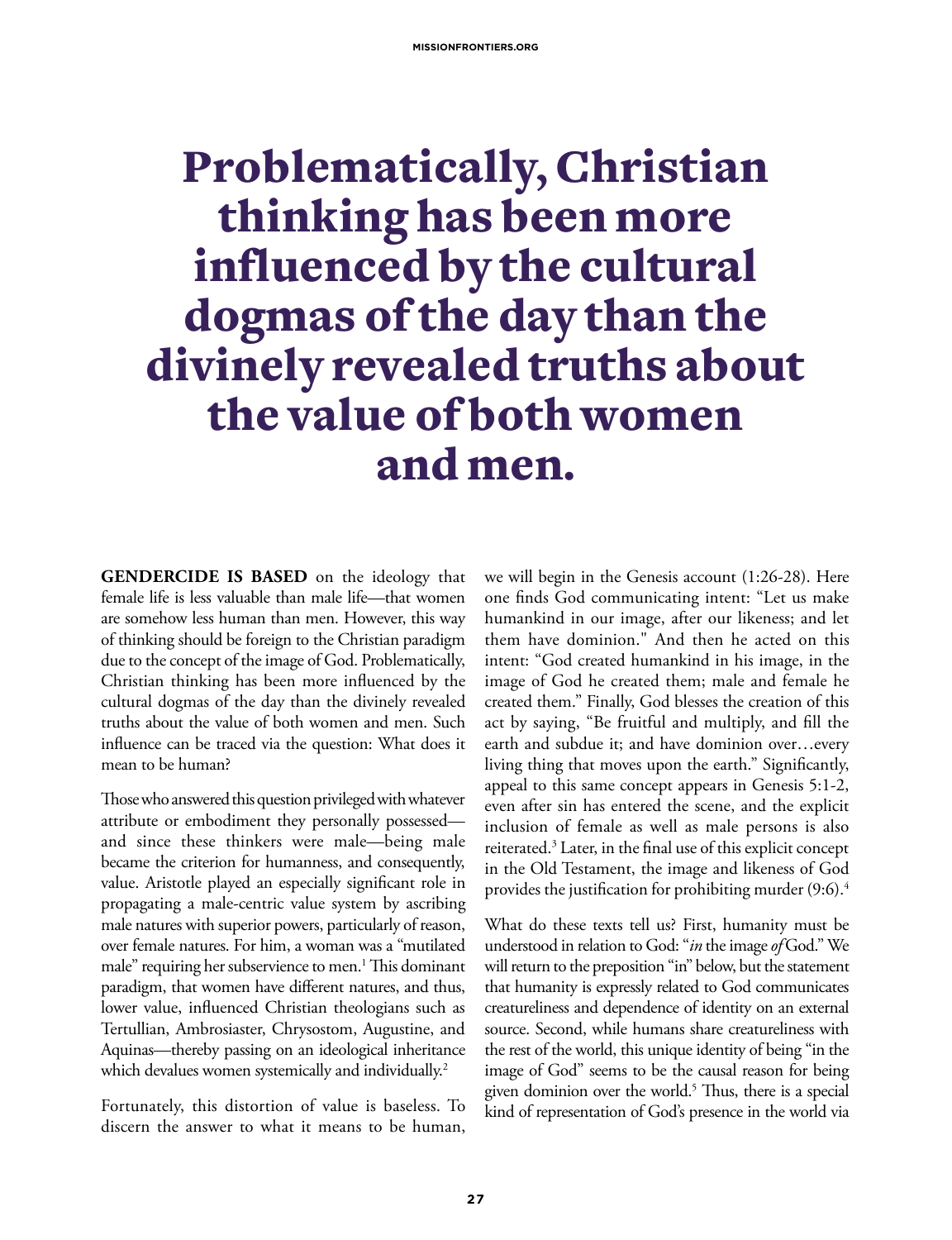Thus, while the content of the image of God is not expressly stated in the Old Testament, the consequence of being in the image of God seems to involve the expansion of God's reign in all the earth a task equally given to both female and male persons.

humanity.6 This dominion is given expressly to both male *and* female without qualifier. Third, such representation is also meant to be expanded as God charges them to "be fruitful and multiply, and fill the earth." Here, maleness and femaleness is a necessary prerequisite for humanity to reproduce and extend into the world. Yet, the capacity to reproduce is held in common with the rest of the created world and should not be understood as the *content* of the image of God. Fourth, when read in conjunction with Genesis 5:1-2 and 9:6, the image of God does not seem to be lost even though humanity sinned. Fifth, being in the image of God is not located in any given attribute or embodiment but includes the entire person.

A quick contextual backdrop for how Eden was understood will help underscore the dignity of both male



and female—specifically, that it was understood to be a part of the cosmic temple.<sup>7</sup> This was a sacred space where God dwelt with the created world and the created world responded in worship to God. As such, male and female functioned as priests in this context. Such a reading finds support since the same verb for "walking" (הַלָּה) that God is doing in the Garden is also used for the presence of God walking in the tabernacle (Lev. 26:12, Deut. 23:15, 2 Sam. 7:6-7). Further, the duties given to humanity in Genesis 2:15 were the same duties given to the Levites evidenced by the use of "to work" (בְּבְע) and "to keep/guard" (דְּבְע) the sanctuary.8 Finally, the Israelite cosmology, as reflected in their tabernacle construction, understood the Holy of Holies to be the heavenly throneroom, the Holy Place to include the heavens, and the outer court to include the habitable world—of which, Eden was a part. Israel was intended, as a people, to spread God's presence in the world as a kingdom of priests (Ex. 19:5-6). Such a national vocation was analogous to the original vocation of all humanity. Thus, while the content of the image of God is not expressly stated in the Old Testament, the consequence of being in the image of God seems to